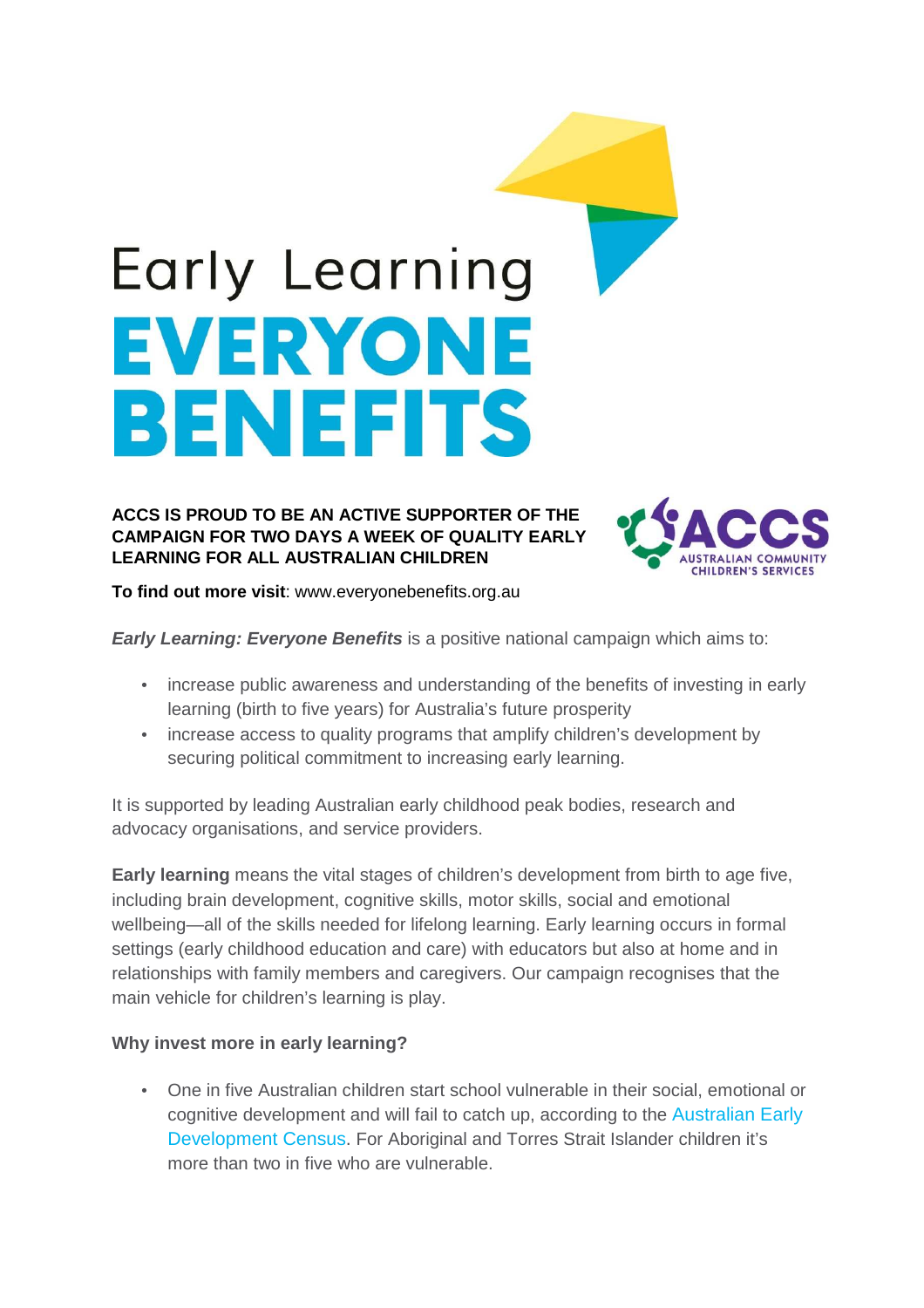- Australian and international research tells us that attending at **least two days of early learning per week** improves children's educational outcomes at school up to 13 years later.
- Children who attend a high-quality early childhood program in the year before school are up to 40 per cent ahead of their peers by the time they reach Year 3 in primary school.
- By age five, a child's vocabulary will predict their educational success and outcomes at age 30.
- All children benefit from early learning, and vulnerable children benefit the most.

# **Why this campaign is important:**

- Australia is in the bottom third of OECD countries for attendance of three year olds in early learning.
- Participating in quality early learning (birth to five years) can greatly improve young children's:
	- o social and emotional skills
	- o physical wellbeing
	- o communication and cognitive abilities in literacy and numeracy—up to 13 years later.

This campaign is about educating the Australian community and politicians about the importance and benefits of early learning.

## **Our goals**

- To have all Australian children benefit from participating in early learning, particularly vulnerable children who will gain the most.
- To have political parties commit to policies that will support 100 per cent of four year olds and 90 per cent of three year olds to attend early learning for at least two days per week, and for younger children to be able to attend as needed by their families.
- To change the national conversation on the value of early learning and convince our politicians that supporting attendance in early learning today will increase the future prosperity for all of us.

 Join us to spread the word that our future prosperity depends on how we invest in our children today!

## **Campaign Partners**

Early Childhood Australia (ECA) (National Office & State branches) Early Learning Association Australia Family Day Care Australia Goodstart Early Learning Reggio Emilia Australia Information Exchange (REAIE) UnitingCare Australia